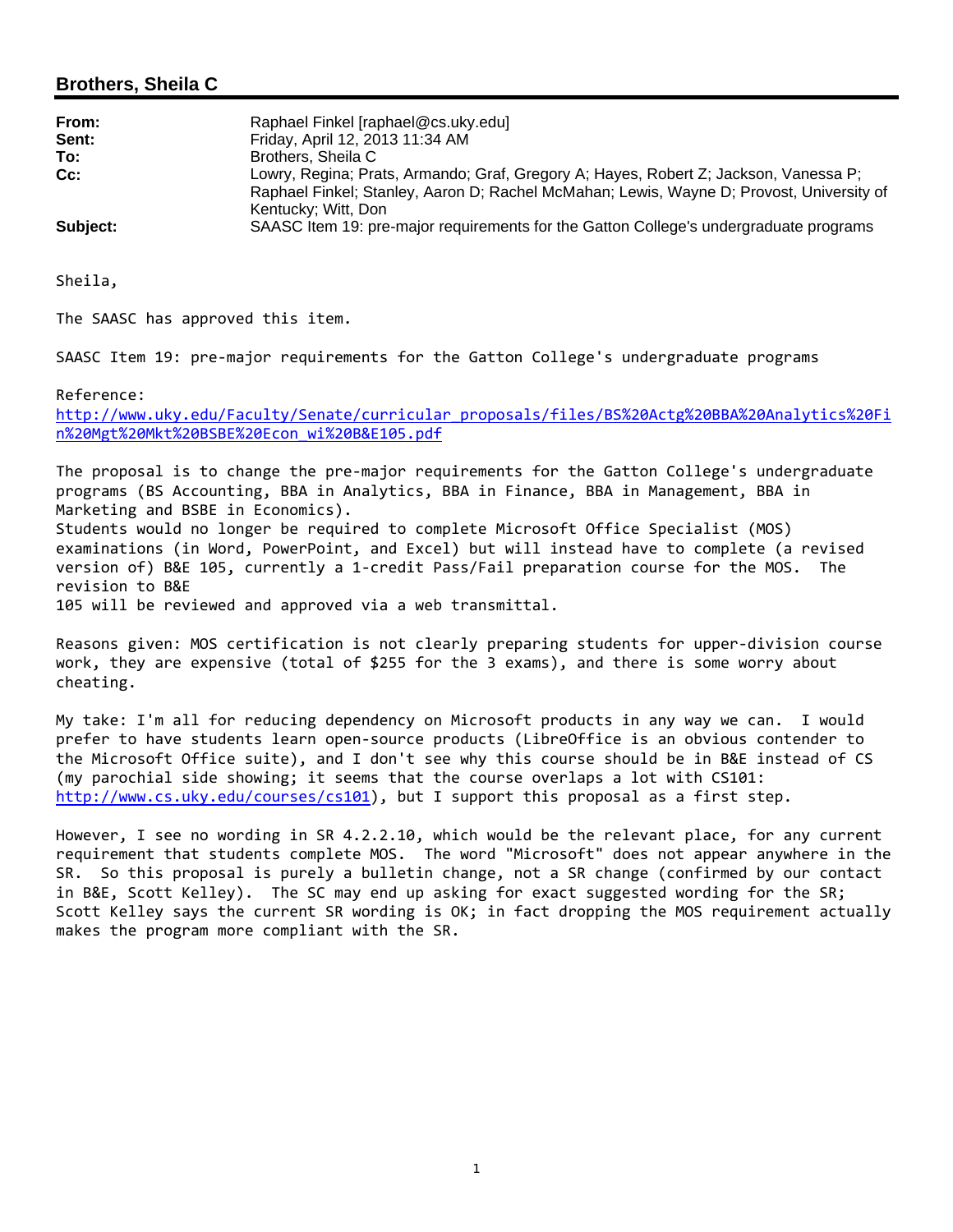# RECEIVED

FEB 28 2013

# CHANGE UNDERGRADUATE PROGRAM FORM

OFFICE OF THE **SENATE COUNCIL** 

| College:<br>Business & Economics       |                                                                                                                    | Department.                                                                       | Chain                                                          |                              | <b>Accounting, Economics, Finance &amp; Quantitative</b><br>Methods, Management, and Marketing & Supply |
|----------------------------------------|--------------------------------------------------------------------------------------------------------------------|-----------------------------------------------------------------------------------|----------------------------------------------------------------|------------------------------|---------------------------------------------------------------------------------------------------------|
| <b>Current Major Name:</b>             | Accounting, Analytics,<br>Economics, Finance,<br>Management, and Marketing                                         |                                                                                   | <b>Proposed Major Name:</b>                                    |                              |                                                                                                         |
| <b>Current Degree Title:</b>           | <b>B.S.</b> in Accounting, BBA in<br>Analytics, Finance,<br>Management, and Marketing,<br><b>BSBE</b> in Economics |                                                                                   | <b>Proposed Degree Title:</b>                                  |                              |                                                                                                         |
| Formal Option(s):                      |                                                                                                                    |                                                                                   | Proposed Formal Option(s):                                     |                              |                                                                                                         |
| Specialty Field w/in<br>Formal Option: |                                                                                                                    | <b>Proposed Specialty Field</b><br>w/in Formal Options:                           |                                                                |                              |                                                                                                         |
|                                        | Date of Contact with Associate Provost for Academic Administration <sup>1</sup> : 2/5/13                           |                                                                                   |                                                                |                              |                                                                                                         |
| Bulletin (yr & pgs):                   | 2012-13, 175-<br>CIP Code <sup>1</sup> :<br>180                                                                    | <b>Accounting</b><br>Analytics<br>Economics<br>Finance<br>Management<br>Marketing | 52.0301<br>52.1301<br>52.0601<br>52.0801<br>52.0101<br>52,1401 |                              | Today's Date: February 6, 2013                                                                          |
| Accrediting Agency (if applicable):    | AACSB and SACS                                                                                                     |                                                                                   |                                                                |                              |                                                                                                         |
| <b>Requested Effective Date:</b>       | $\boxtimes$ Semester following approval.                                                                           |                                                                                   | OR.                                                            | Specific Date <sup>2</sup> : |                                                                                                         |
| Dept. Contact Person: Scott Kelley     |                                                                                                                    | Phone:                                                                            | 7-3425                                                         | Email:                       | skelley@uky.edu                                                                                         |

#### 2. General Education Curriculum for this Program:

1. General Information

The new General Education curriculum is comprised of the equivalent of 30 credit hours of course work. There are, however, some courses that exceed 3 credits & this would result in more than 30 credits in some majors.

- There is no foreign language requirement for the new Gen Ed curriculum.
- There is no General Education Electives requirement.

Please list the courses/credit hours currently used to fulfill the University Studies/General Education curriculum:

Please identify below the suggested courses/credit hours to fulfill the General Education curriculum.

| <b>General Education Area</b>                     | Course | <b>Credit Hrs</b> |
|---------------------------------------------------|--------|-------------------|
| I. Intellectual Inquiry (one course in each area) |        |                   |
| <b>Arts and Creativity</b>                        |        |                   |
| <b>Humanities</b>                                 |        |                   |

<sup>&</sup>lt;sup>1</sup> Prior to filling out this form, you MUST contact the Associate Provost for Academic Administration (APAA). If you do not know the CIP code, the (APAA) can provide you with that during the contact.

<sup>&</sup>lt;sup>2</sup> Program changes are typically made effective for the semester following approval. No program will be made effective until all approvals are received.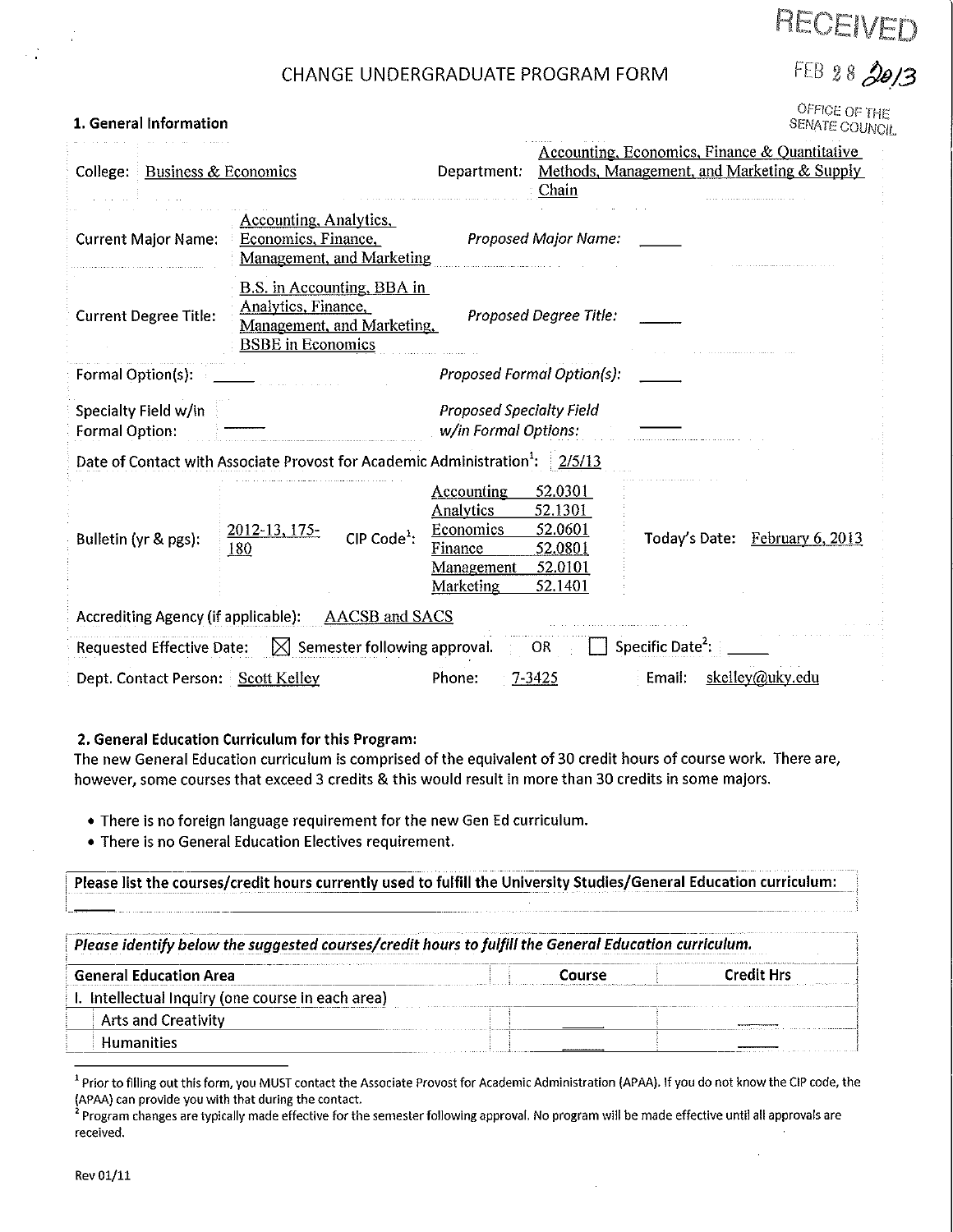# CHANGE UNDERGRADUATE PROGRAM FORM

| Social Sciences                                       |                                      |  |
|-------------------------------------------------------|--------------------------------------|--|
| Natural/Physical/Mathematical                         |                                      |  |
| II. Composition and Communication                     |                                      |  |
| <b>Composition and Communication I</b>                | CIS or WRD 110                       |  |
| <b>Composition and Communication II</b>               | CIS or WRD 111                       |  |
| III. Quantitative Reasoning (one course in each area) |                                      |  |
| Quantitative Foundations <sup>3</sup>                 |                                      |  |
| <b>Statistical Inferential Reasoning</b>              |                                      |  |
| IV. Citizenship (one course in each area)             |                                      |  |
| Community, Culture and Citizenship in the USA         |                                      |  |
| <b>Global Dynamics</b>                                |                                      |  |
|                                                       | <b>Total General Education Hours</b> |  |

#### 3. Explain whether the proposed changes to the program (as described in sections 4 to 12) involve courses offered by another department/program. Routing Signature Log must include approval by faculty of additional department(s).

The proposed change does not involve courses offered by another department/program.

#### 4. Explain how satisfaction of the University Graduation Writing Requirement will be changed.

| Current                                          | Proposed                             |
|--------------------------------------------------|--------------------------------------|
| $\boxtimes$ Standard University course offering. | Standard University course offering. |
|                                                  |                                      |
|                                                  |                                      |
| Specific course $-$ list:                        | Specific course) – list:             |

#### 5. List any changes to college-level requirements that must be satisfied.

| Current                          | roposed                       |
|----------------------------------|-------------------------------|
| Standard college requirement.    | Standard college requirement. |
|                                  |                               |
| Specific required course - list: | Specific course $-$ list:     |

6. List pre-major or pre-professional course requirements that will change, including credit hours.

| Current                                              | Proposed  | $\cdots$ |
|------------------------------------------------------|-----------|----------|
| Successful completion of the MOS Certification Exams | - R&E 105 |          |
| in Excel, Powerpoint, and Word                       |           |          |

#### 7. List the major's course requirements that will change, including credit hours.

| -----------<br>Current<br>1. In the company of the company of the company of the company of the company of the company of the company of the company of the company of the company of the company of the company of the company of the company of the c |               |
|---------------------------------------------------------------------------------------------------------------------------------------------------------------------------------------------------------------------------------------------------------|---------------|
| the company of the company of the company of the company of the company of the company of the company of the company of the company of the company of the company of the company of the company of the company of the company                           | _____________ |

#### $\Box$  Yes  $\boxtimes$  No 8. Does the pgm require a minor AND does the proposed change affect the required minor?  $\Box$  N/A If "Yes," indicate current courses and proposed changes below.

<sup>&</sup>lt;sup>3</sup> Note that MA 109 is NOT approved as a Quantitative Foundations course. Students in a major requiring calculus will use a calculus course (MA 113, 123, 137 or 138) while students not requiring calculus should take MA 111, PHI 120 or another approved course.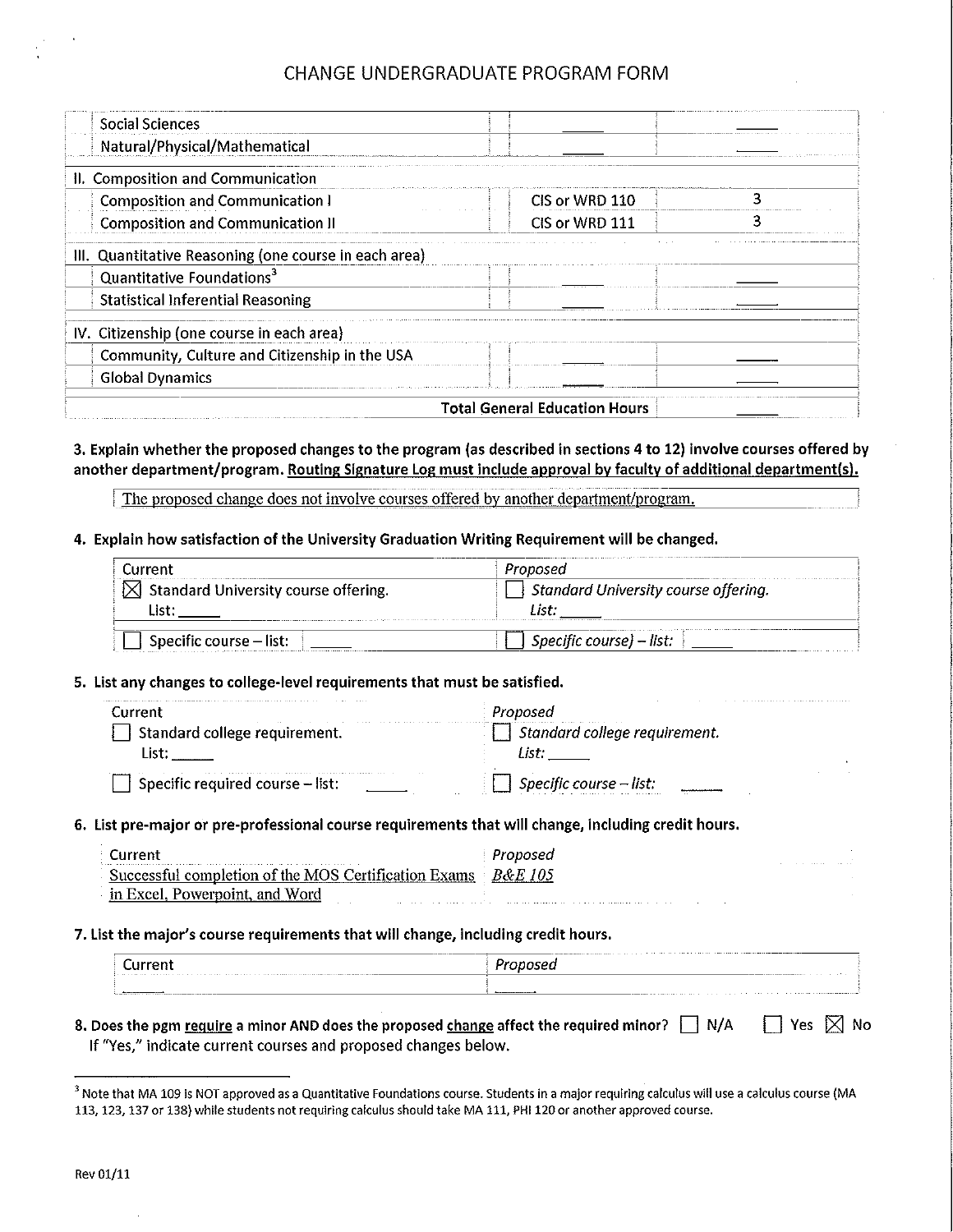# CHANGE UNDERGRADUATE PROGRAM FORM

| Current                                                                                                                                                                                         | Proposed                         |                      |                   |                 |
|-------------------------------------------------------------------------------------------------------------------------------------------------------------------------------------------------|----------------------------------|----------------------|-------------------|-----------------|
| 9. Does the proposed change affect any option(s)?<br>If "Yes," indicate current courses and proposed changes below, including credit hours, and also specialties and<br>subspecialties, if any. |                                  |                      | N/A               | Yes $\boxtimes$ |
| Current                                                                                                                                                                                         | Proposed                         |                      |                   |                 |
| 10. Does the change affect pgm requirements for number of credit hrs outside the major subject<br>in a related field?<br>If so, indicate current courses and proposed changes below.            |                                  |                      |                   | ∣ ∤Yes<br>No    |
| Current                                                                                                                                                                                         | Proposed                         |                      |                   |                 |
| 11. Does the change affect pgm requirements for technical or professional support electives?<br>If so, indicate current courses and proposed changes below.                                     |                                  |                      |                   | Yes             |
| Current                                                                                                                                                                                         | Proposed                         |                      |                   |                 |
|                                                                                                                                                                                                 |                                  |                      |                   |                 |
| 12. Does the change affect a minimum number of free credit hours or support electives?<br>If "Yes," indicate current courses and proposed changes below.<br>Current                             | Proposed                         |                      |                   | Yes             |
|                                                                                                                                                                                                 |                                  |                      |                   |                 |
| a. Credit Hours of Premajor or Preprofessional Courses:                                                                                                                                         |                                  | Current<br>$25 - 28$ | Proposed<br>26-29 |                 |
| 13. Summary of changes in required credit hours:<br>b. Credit Hours of Major's Requirements:                                                                                                    |                                  |                      |                   |                 |
| c. Credit Hours for Required Minor:<br><b>Credit Hours Needed for a Specific Option:</b><br>d.                                                                                                  |                                  |                      |                   |                 |
| Credit Hours Outside of Major Subject in Related Field:<br>е.                                                                                                                                   |                                  |                      |                   |                 |
| Credit Hours in Technical or Professional Support Electives:<br>f.                                                                                                                              |                                  |                      |                   |                 |
| Minimum Credit Hours of Free/Supportive Electives:<br>g.                                                                                                                                        |                                  |                      |                   |                 |
| <b>Total Credit Hours Required by Level:</b><br>h.                                                                                                                                              | 100:<br>200:<br>300:<br>400-500: |                      |                   |                 |

14. Rationale for Change(s) - if rationale involves accreditation requirements, please include specific references to that.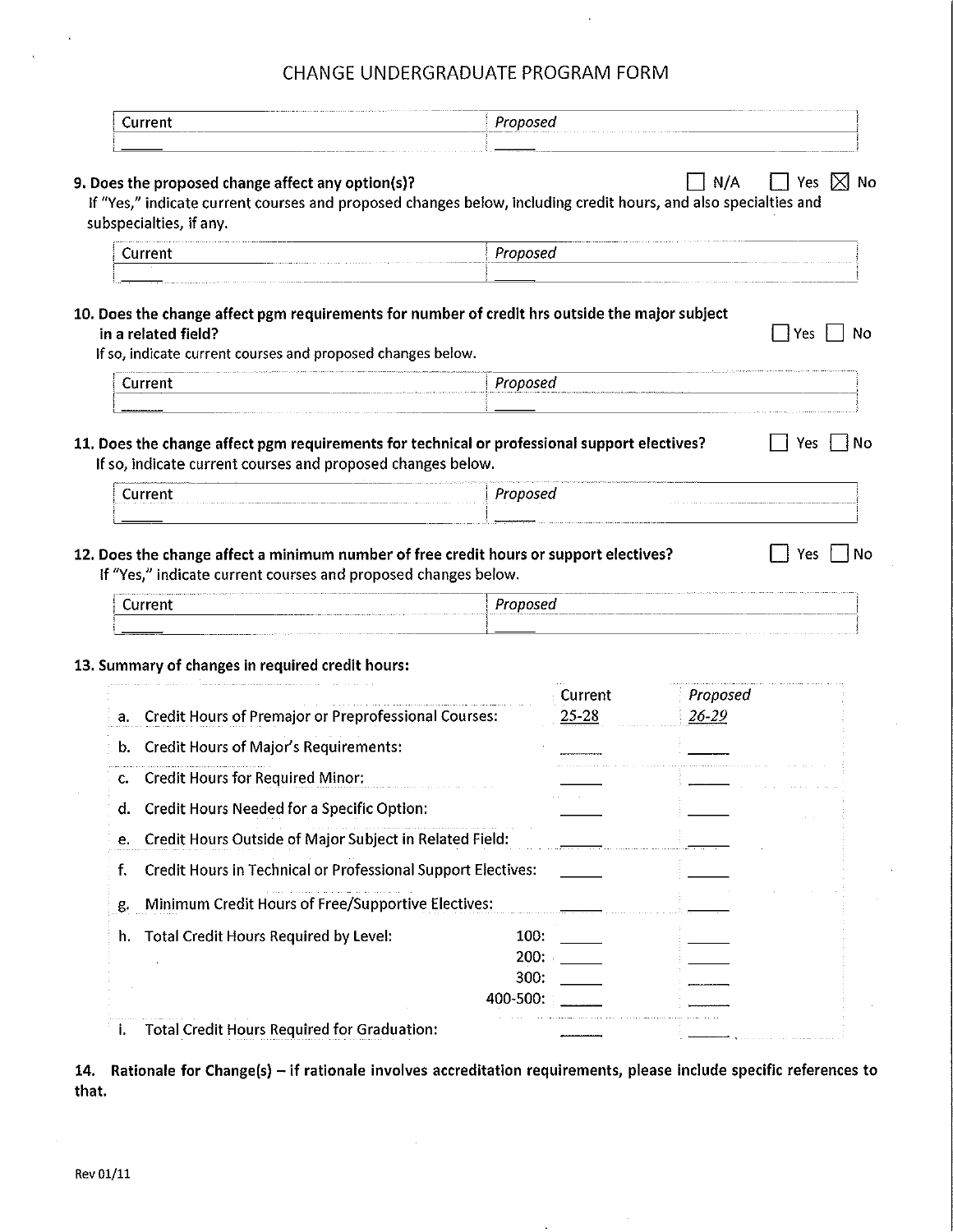For the past 7-8 years all Gatton College pre-major students have been required to complete the MOS certification exams in Word, PowerPoint and Excel. The original intent of this requirement was good. However, over the course of time several issues of concern have arisen with regard to this requirement. These include:

It is not apparent that the MOS certification exams are preparing our students for subsequent upperdivision course work as well as other alternatives might.

The MOS exams are a significant expense for our students. Students must purchase exam vouchers in order to take the exams. Each exam voucher is \$85, resulting in a total minimum expense of \$255. For some students who struggle with successfully completing the exams, the expense is dramatically higher than the \$255 minimum as in some cases students end up purchasing multiple vouchers before they meet the requirement. Each voucher is good for two attempts on a given exam. Further, this is an out of pocket expense that cannot be covered through student aid.

There are some academic integrity concerns with regard to the exams among students.  $\bullet$  .

15. List below the typical semester by semester program for the major. If multiple options are available, attach a separate sheet for each option.

| $YEAR 1 - FALL:$<br>(e.g. "BIO 103; 3 credits") | YEAR $1 - SPRING$ : |  |
|-------------------------------------------------|---------------------|--|
| YEAR 2 - FALL :                                 | YEAR $2 - SPRING$ : |  |
| YEAR 3 - FALL:                                  | YEAR 3 - SPRING:    |  |
| YEAR 4 - FALL:                                  | YEAR 4 - SPRING:    |  |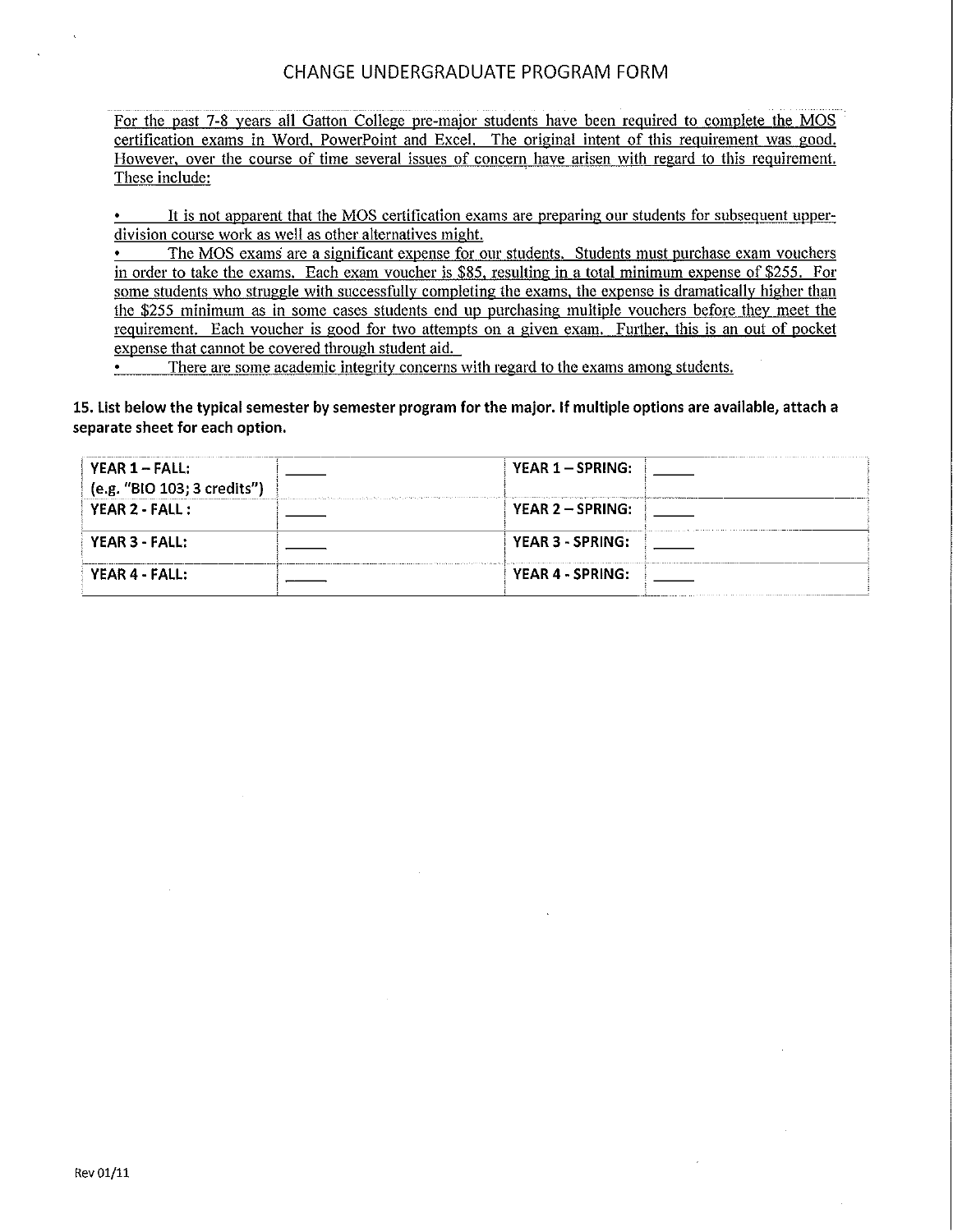# CHANGE UNDERGRADUATE PROGRAM FORM

**Signature Routing Log** 

# **General Information:**

| <b>Current Degree Title and Major Name:</b> | <b>Marketing</b> |               | Accounting, Analytics, Economics, Finance, Management, and |
|---------------------------------------------|------------------|---------------|------------------------------------------------------------|
| <b>Proposal Contact Person Name:</b>        | Scott Kelley     | Phone: 7-3425 | Email: skelley@uky.edu                                     |

# **INSTRUCTIONS:**

Identify the groups or individuals reviewing the proposal; note the date of approval; offer a contact person for each entry; and obtain signature of person authorized to report approval.

# **Internal College Approvals and Course Cross-listing Approvals:**

| <b>Reviewing Group</b>                                             | <b>Date</b><br>Approved | <b>Contact Person (name/phone/email)</b> | <b>Signature</b> |
|--------------------------------------------------------------------|-------------------------|------------------------------------------|------------------|
| <b>Gatton College</b><br><b>Undergraduate Studies</b><br>Committee | 1/28/13                 | Scott Kelley / 7-3425 / skelley@uky.edu  |                  |
| <b>Gatton College Faculty</b>                                      | 2/4/13                  | Scott Kelley / 7-3425 / skelley@uky.edu  |                  |
|                                                                    |                         |                                          |                  |
|                                                                    |                         |                                          |                  |
|                                                                    |                         |                                          |                  |

# **External-to-College Approvals:**

| Council                             | <b>Date</b><br>Approved | Signature                         | <b>Approval of</b><br>Revision <sup>4</sup> |
|-------------------------------------|-------------------------|-----------------------------------|---------------------------------------------|
| Undergraduate Council               | 2/28/13                 | Joanie Ett-Mims                   |                                             |
| Graduate Council                    |                         |                                   |                                             |
| <b>Health Care Colleges Council</b> |                         |                                   |                                             |
| Senate Council Approval             |                         | <b>University Senate Approval</b> |                                             |

# Comments:

<sup>4</sup> Councils use this space to indicate approval of revisions made subsequent to that council's approval, if deemed necessary by the revising council.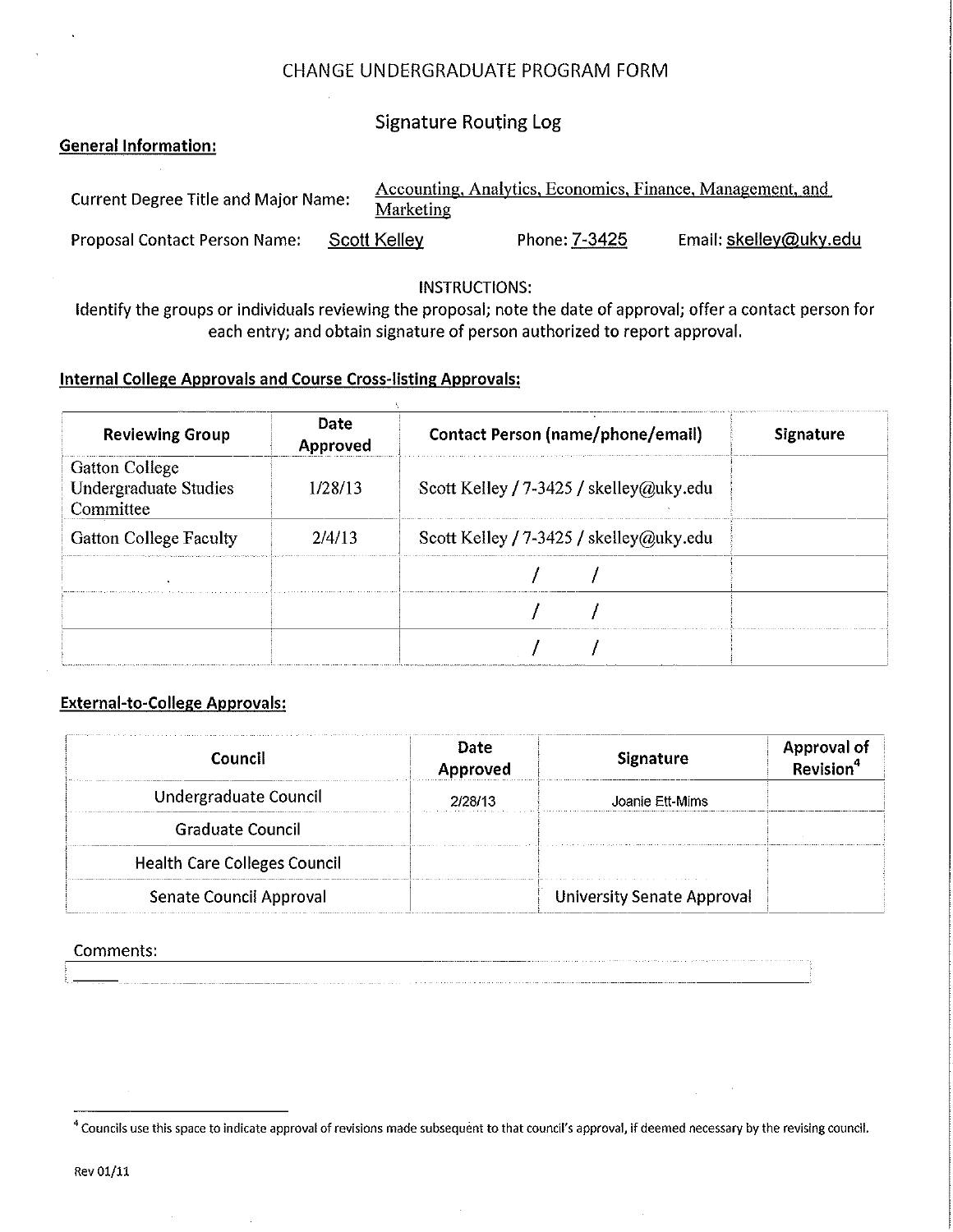# RECEIVED

# FEB 28 20/3

OFFICE OF THE SENATE COUNCIL

# **MEMORANDUM**

TO: **Gatton College Faculty** 

FROM: Gatton College Undergraduate Studies Committee

DATE: January 25, 2013

RE: Proposed Undergraduate Program Change and Proposed Course Change to B&E 105

The Undergraduate Studies Committee proposes the following changes.

- 1. Revise the content of B&E 105. B&E 105 is currently taught as a prep course for the MOS certification exams in Word, PowerPoint and Excel. Successful completion of these three exams is required of all Gatton College pre-majors before they can be considered for admission to upper-division in the college. The one credit hour course is not required, but is recommended, and it is taken on a pass-fail basis. The proposed revision of B&E 105 will result in this course focusing on providing our students with proficiency in Microsoft Excel and Access, but will not be a prep course for the MOS exams. The revised course will be required as part of the premajor and will be taken for a letter grade.
- 2. In conjunction with the proposed change in the content of B&E 105, Gatton College pre-major students will no longer be required to complete the MOS certification exams. Instead they will be required to complete B&E 105 as part of the pre-major.

# Background

For the past 7-8 years all Gatton College pre-major students have been required to complete the MOS certification exams in Word, PowerPoint and Excel. The original intent of this requirement was good. However, over the course of time several issues of concern have arisen with regard to this requirement. These include:

- It is not apparent that the MOS certification exams are preparing our students for subsequent  $\bullet$ upper-division course work as well as other alternatives might.
- The MOS exams are a significant expense for our students. Students must purchase exam  $\bullet$ vouchers in order to take the exams. Each exam voucher is \$85, resulting in a total minimum expense of \$255. For some students who struggle with successfully completing the exams, the expense is dramatically higher than the \$255 minimum as in some cases students end up purchasing multiple vouchers before they meet the requirement. Each voucher is good for two attempts on a given exam. Further, this is an out of pocket expense that cannot be covered through student aid.
- There are some academic integrity concerns with regard to the exams among students.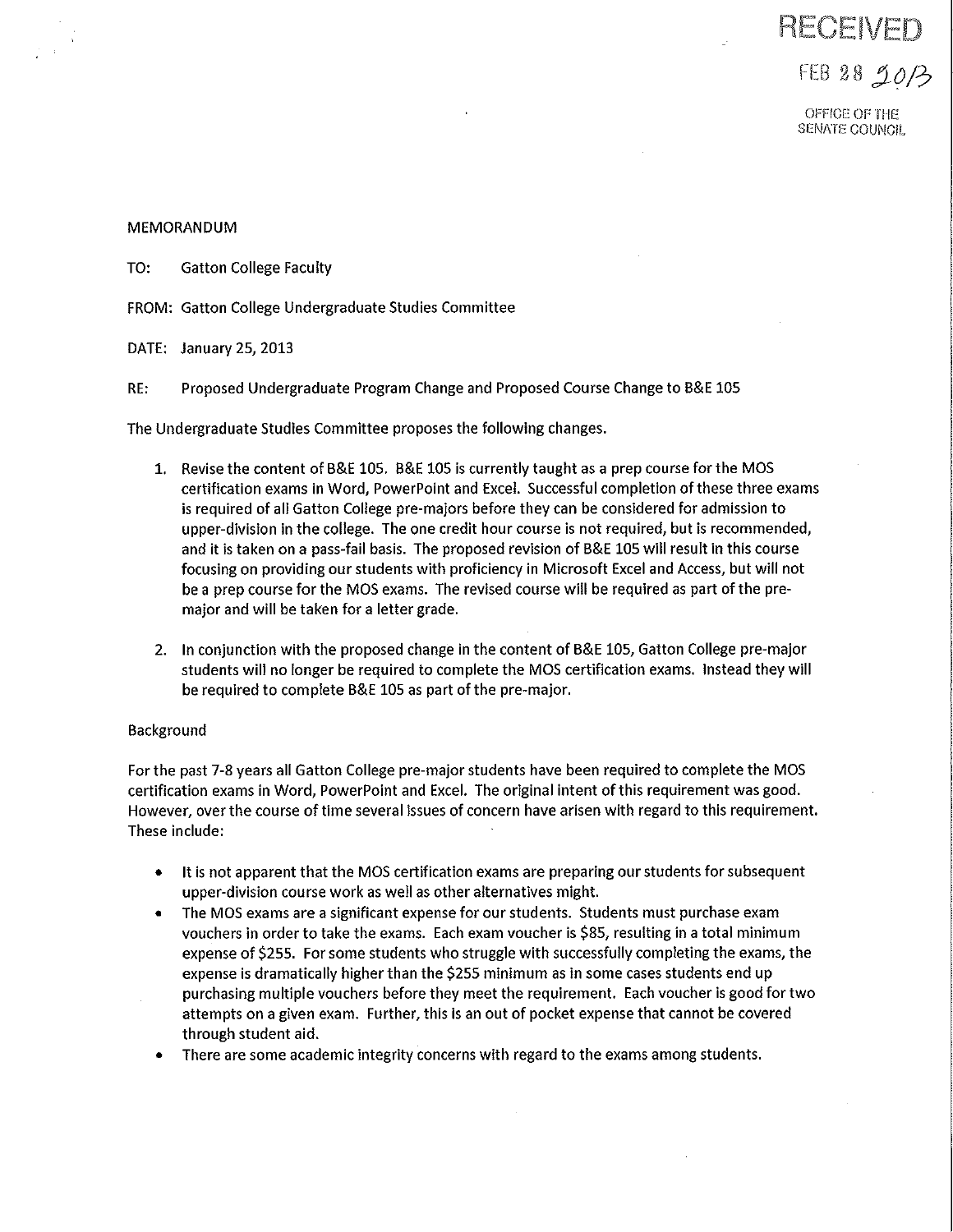# **B&E 105 Technology for Business Solutions**

Instructor: **Office Address:** Email: **Office Phone: Office Hours:** 

Diane Andal 237 Gatton College of Business & Economics diane.andal@uky.edu 257-4627 Monday and Wednesday  $2$  to  $3:30$  PM

#### **Course Description:**

This course prepares pre-major students in the Gatton College of Business & Economics to use business software at a high level of proficiency and focuses on Microsoft Excel and Access. Lectures will be supplemented with hands on experiences with business problems.

#### Prerequisites:

ACC 201 and ECO 201, pre-major in the Gatton College of Business & Economics, or consent of instructor

# **Student Learning Outcomes:**

After completing this course, the student will be able to complete the following:

- 1. Design and complete a fully functional spreadsheet, using sound spreadsheet principles to communicate numerical and financial information, such as an income statement or balance sheet
- 2. Use spreadsheet formulas and functions to perform a variety of calculations
- 3. Use Excel as a database and use database tools such as subtotaling, outlining, sorting and filtering
- 4. Analyze business problems and interpret results of analyses using charts and other visual aids, including conditional formatting
- 5. Create a relational database in Access
- 6. Create queries and reports in Access to retrieve data and show results

# **Required Materials:**

Students must have access to Microsoft Office 2010. NOTE: Students with Apple computers will need the Windows Operating System installed using Bootcamp. There is a class manual available to download and print from Blackboard.

# **Description of Course Activities and Assignments**

This course is designed to provide you with the necessary background in the software programs of Excel and Access. These programs are widely used in the field of business and will prepare you for success in your upper-division courses in the Gatton College of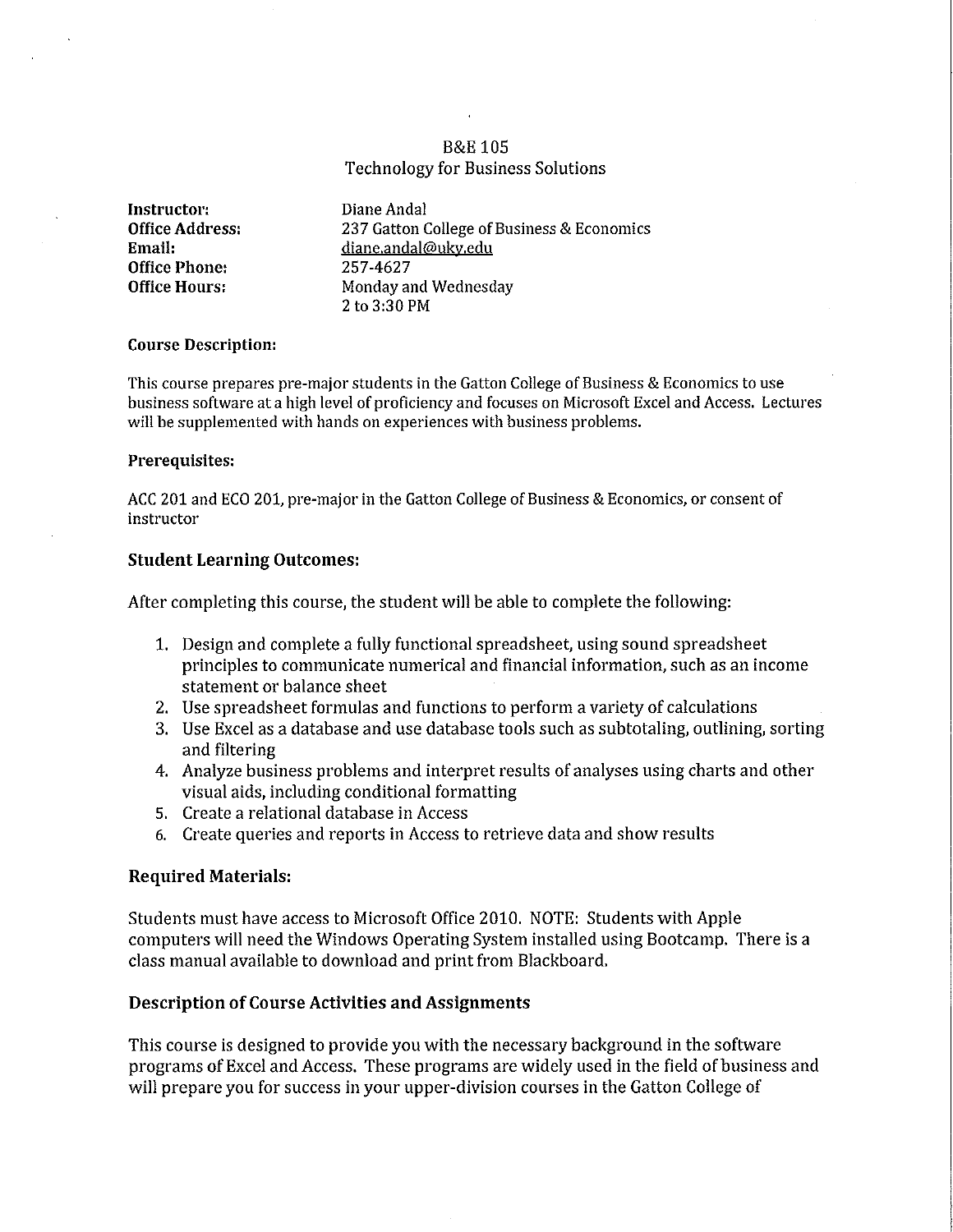Business & Economics and in your career. Class meetings will typically involve lecture, discussion, an in-class exercise, and the assignment of a business application exercise to be completed outside of class. This class will meet two hours per week for seven weeks. The structure of the class will include lecture supplemented with opportunities for in-class and out of class application.

#### **Course Assignments**

| 5 In-Class Exercises @ 10 points each             | 50 points  |
|---------------------------------------------------|------------|
| 5 Business Application Exercises @ 20 points each | 100 points |
| Final Exam @100 points                            | 100 points |
| TOTAL POINTS                                      | 250 points |

#### **Summary Description of Course Assignments**

In-Class Exercises: In-Class Exercises will be assigned throughout the semester and will be designed to provide students with the opportunity to apply concepts and applications that are being covered in class. This assignment will include both paper and pencil exercises and software exercises that will be completed on a computer. You must be present in class in order to receive credit for the In-Class Exercises.

Business Application Exercises: Business Application Exercises will be assigned on a weekly basis. These exercises will require students to apply software functions in Excel and Access to specific business problems.

Final Exam: The Final Exam will include Excel and Access applications and will be administered in the Gatton College computer lab.

#### **Course Grading**

Your performance in this course will be evaluated based on your performance on the Business Application Exercises, the Final Exam, and the In-Class Exercises.

The grading scale is:

| 225-250 | A  |
|---------|----|
| 200-224 | R  |
| 175-199 | C  |
| 150-174 | D  |
| 0-149   | E. |

# **Final Exam Information**

The Final Exam will be administered in the Gatton College computer lab during the last class period.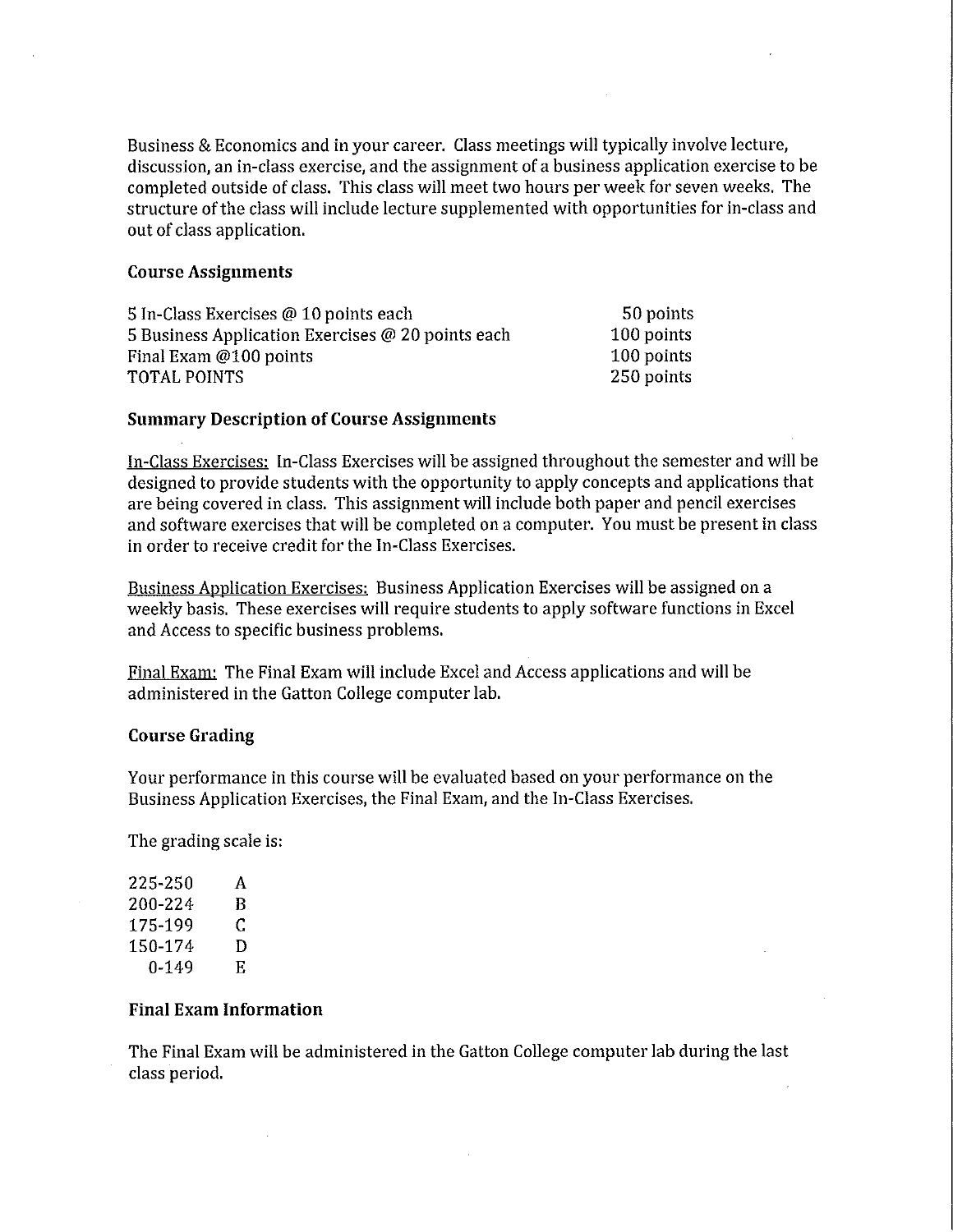#### Mid-term Grade

Grades will be available on Blackboard throughout the course.

#### **Course Policies:**

#### **Submission of Assignments:**

In-Class Exercises must be completed during class and submitted prior to the end of the class period. In the case of paper and pencil In-Class Exercises, they must be handed in prior to the end of the class period. In the case of computer-based In-Class Exercises, they must be submitted electronically prior to the end of the class period. Students missing class will not receive credit for the In-Class Exercises assigned on the day they miss. The only exception is in the case of an excused absence in accordance with Senate Policy (see below).

Business Application Exercises must be submitted electronically before midnight of the day they are due.

#### **Attendance Policy:**

Students are expected to be in class every time we meet. The only exception to this expectation is in the case of an excused absence in accordance with Senate Policy (see below).

# **Excused Absences:**

Students need to notify the professor of absences prior to class when possible. S.R. 5.2.4.2 defines the following as acceptable reasons for excused absences: (a) serious illness, (b) illness or death of family member, (c) University-related trips, (d) major religious holidays, and (e) other circumstances found to fit "reasonable cause for nonattendance" by the professor.

Students anticipating an absence for a major religious holiday are responsible for notifying the instructor in writing of anticipated absences due to their observance of such holidays no later than the last day in the semester to add a class. Information regarding dates of major religious holidays may be obtained through the religious liaison, Mr. Jake Karnes (859-257-2754).

Students are expected to withdraw from the class if more than 20% of the classes scheduled for the semester are missed (excused or unexcused) per university policy.

#### **Verification of Absences:**

Students may be asked to verify their absences in order for them to be considered excused. Senate Rule 5.2.4.2 states that faculty have the right to request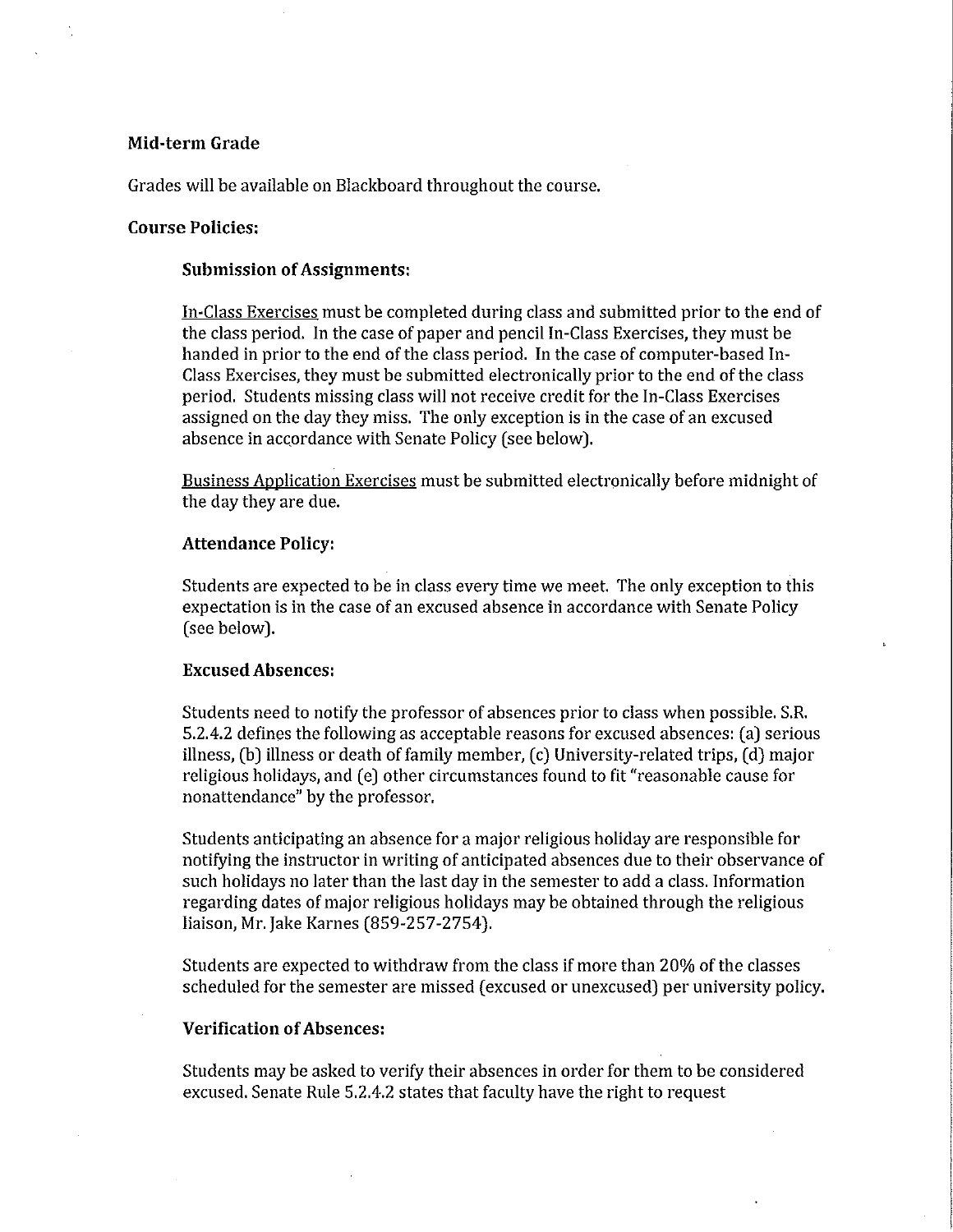"appropriate verification" when students claim an excused absence because of illness or death in the family. Appropriate notification of absences due to universityrelated trips is required prior to the absence.

# **Academic Integrity:**

Per university policy, students shall not plagiarize, cheat, or falsify or misuse academic records. Students are expected to adhere to University policy on cheating and plagiarism in all courses. The minimum penalty for a first offense is a zero on the assignment on which the offense occurred. If the offense is considered severe or the student has other academic offenses on their record, more serious penalties, up to suspension from the university may be imposed.

Plagiarism and cheating are serious breaches of academic conduct. Each student is advised to become familiar with the various forms of academic dishonesty as explained in the Code of Student Rights and Responsibilities. Complete information can be found at the following website: http://www.uky.edu/Ombud. A plea of ignorance is not acceptable as a defense against the charge of academic dishonesty. It is important that you review this information as all ideas borrowed from others need to be properly credited.

#### Part II of Student Rights and Responsibilities (available online

http://www.uky.edu/StudentAffairs/Code/part2.html) states that all academic work, written or otherwise, submitted by students to their instructors or other academic supervisors, is expected to be the result of their own thought, research, or self-expression. In cases where students feel unsure about the question of plagiarism involving their own work, they are obliged to consult their instructors on the matter before submission.

When students submit work purporting to be their own, but which in any way borrows ideas, organization, wording or anything else from another source without appropriate acknowledgement of the fact, the students are guilty of plagiarism. Plagiarism includes reproducing someone else's work, whether it be a published article, chapter of a book, a paper from a friend or some file, or something similar to this. Plagiarism also includes the practice of employing or allowing another person to alter or revise the work which a student submits as his/her own, whoever that other person may be.

Students may discuss assignments among themselves or with an instructor or tutor, but when the actual work is done, it must be done by the student, and the student alone. When a student's assignment involves research in outside sources of information, the student must carefully acknowledge exactly what, where and how he/she employed them. If the words of someone else are used, the student must put quotation marks around the passage in question and add an appropriate indication of its origin. Making simple changes while leaving the organization, content and phraseology intact is plagiaristic. However, nothing in these Rules shall apply to